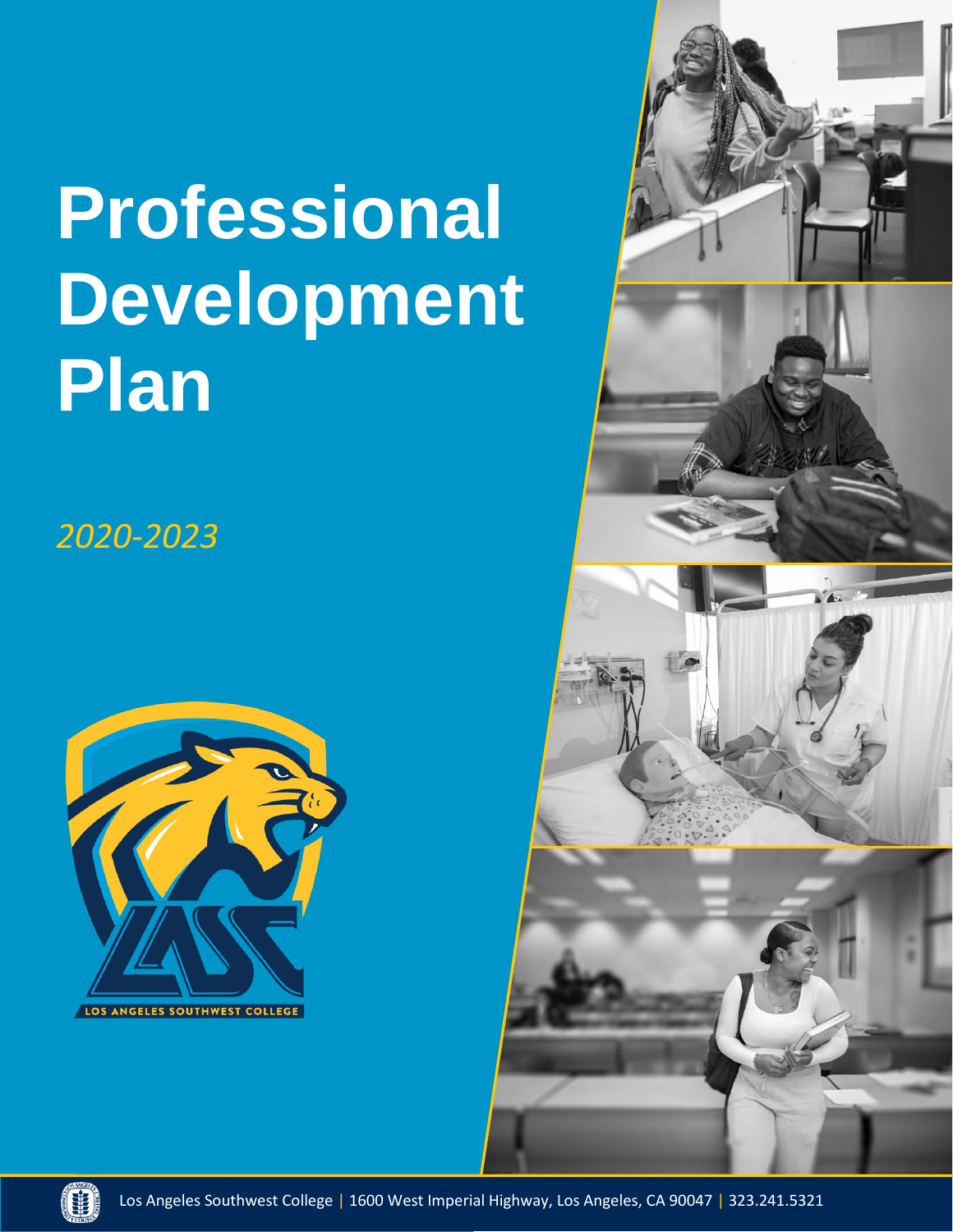

## **Los Angeles Community College District Board of Trustees**

Steven F. Veres, Board President (Seat No. 2) Gabriel Buelna, Ph.D.,Vice President (Seat No. 6) David Vela, Second Vice President (Seat No. 3) Mike Fong, (Seat No. 7) Andra Hoffman, Member of the Board (Seat No. 1) Nichelle Henderson, (Seat No. 5) Ernest H. Moreno, (Seat No. 4) Coraima Martinez, Student Trustee

## **Los Angeles Community College District Executive Staff**

Dr. Francisco C. Rodriguez**,** Chancellor Dr. Melinda A. Nish**,** Interim Deputy Chancellor Dr. Ryan M**.** Cornner**,** Vice Chancellor, Educational Programs and Institutional Effectiveness Carmen V. Lidz**,** Vice Chancellor & Chief Information Officer Jeffrey M. Prieto**,** General Counsel Jeanette L. Gordon**,** Chief Financial Officer & Treasurer Mercedes C. Gutierrez**,** Acting Vice Chancellor, Human Resources Dr. Rueben C. Smith**,** Chief Facilities Executive

## **Los Angeles Southwest College Administration**

Dr. Seher Awan, President Dr. Lawrence Bradford, Vice President, Academic Affairs Dr. Howard Irvin, Vice President, Student Services Dan Hall, Vice President, Administrative Services Pamela Sanford, Associate Vice President, Administrative Services Dr. Tangelia Alfred, Dean, Academic Affairs, Math, Science, Health, Kinesiology and Nursing Division Dr. Kristi Blackburn, Dean, Academic Affairs Language Arts, Online & Student Support Dr. Jamail Carter, Dean, Academic Affairs, Liberal Arts Division Jose Alfred Gallegos, Dean, Institutional Effectiveness Dr. Ralph Davis, Dean, Student Services Rick Hodge, Dean, Career & Technical Education (CTE), Workforce Development Jeanette Magee, Dean, Specially-funded Programs, TRiO Laura I. Perez, Dean, Adult, Non-Credit, Continuing, & Community Education

## **Los Angeles Southwest College Professional Growth Committee**

Stephanie Burrus, Professional Growth Coordinator/Professor, Reading Dr. Kristi Blackburn, Dean of Academic Affairs Rameshor Bhandari, Adjunct Instructor, ESL (Non-Credit) Juan Camacho, Adjunct Counselor, Cal Works/ASO Advisor Robert Estrada, Instructor, Natural Sciences, Health, & Kinesiology Claudia Garcia-Oliva, Professor, Child Development Joni Johnson, Professor, English Tara Nishiyama, Adjunct Counselor, Retention Chaka McAlpin, Adjunct Instructor, Psychology Dawn Robinson, Professor, Child Development Kimberly Sanchez, Administrative Assistant, Office of the President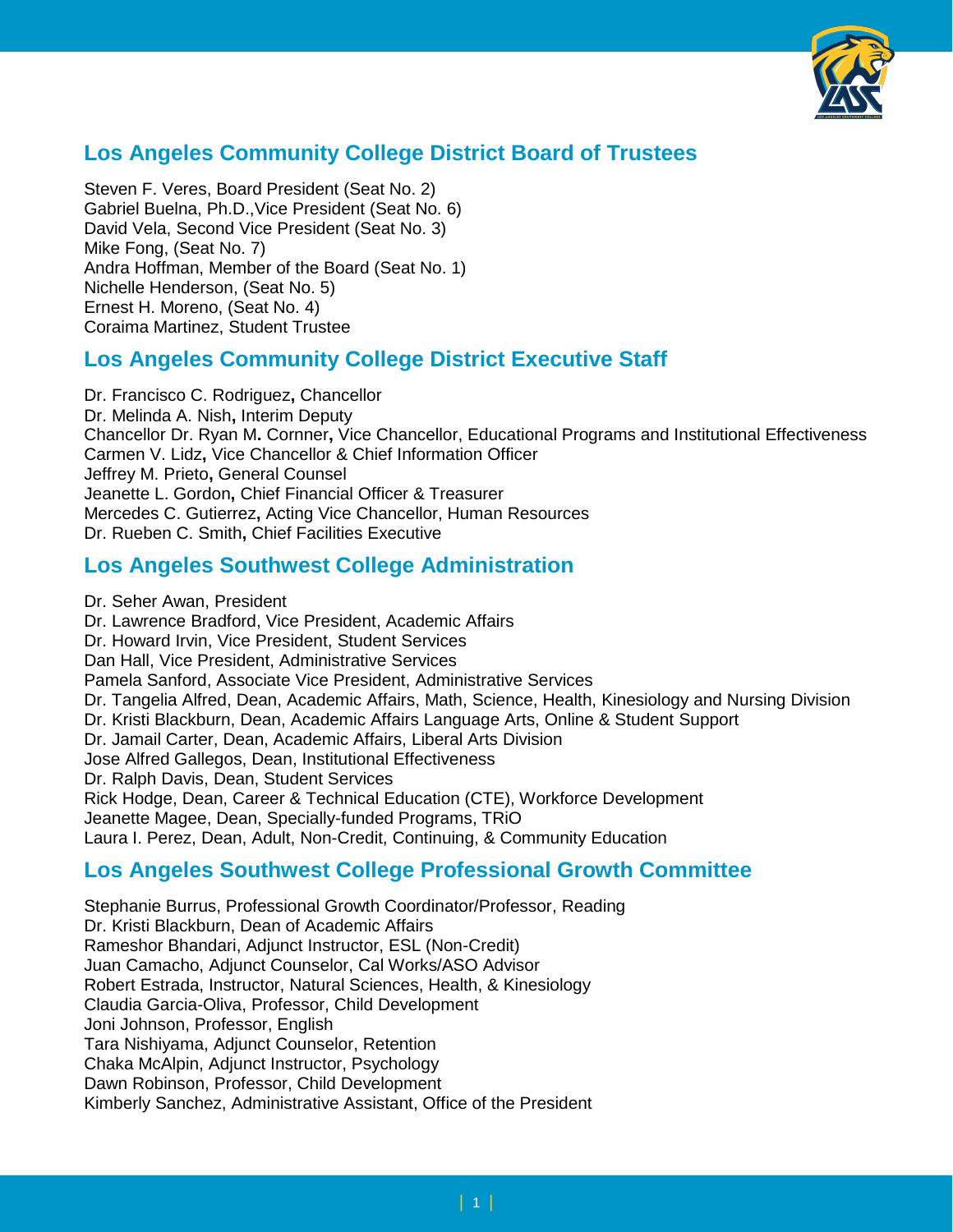

Dr. Angelita Salas, Trio SSS Stem, Program Director Ziad Sedki, Adjunct, Natural Science, Health, & Kinesiology Chauncine Stewart, Executive Assistant, Office of the President Robert Stewart, Academic Senate President/Professor, Biology Cassaundra Walker, Academic Scheduling Specialist, Academic Affairs Montely Wilson, Adjunct Counselor/Instructor, Veterans Resource Center Kirk Yamamoto, IT Regional Manager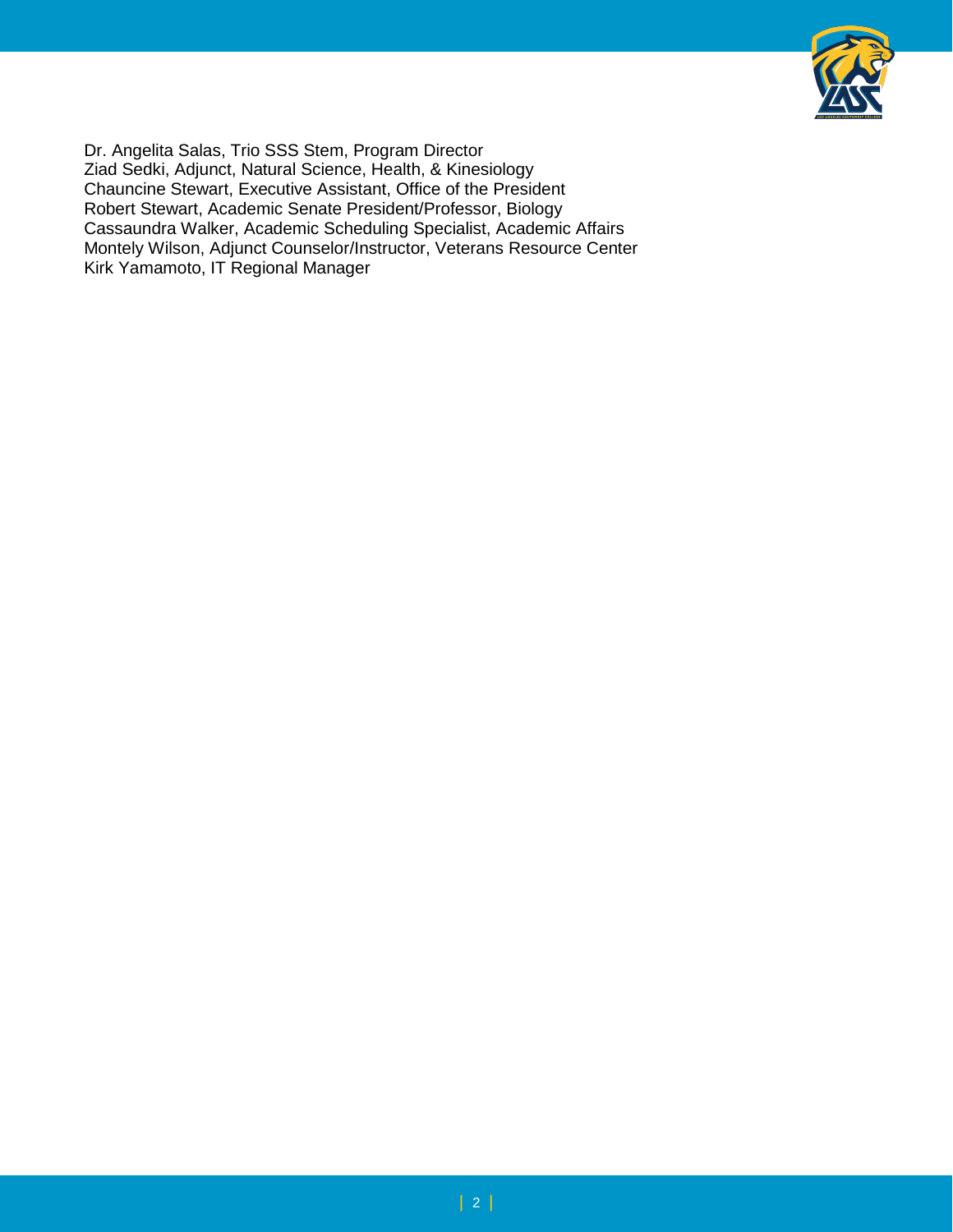

## **Table of Contents**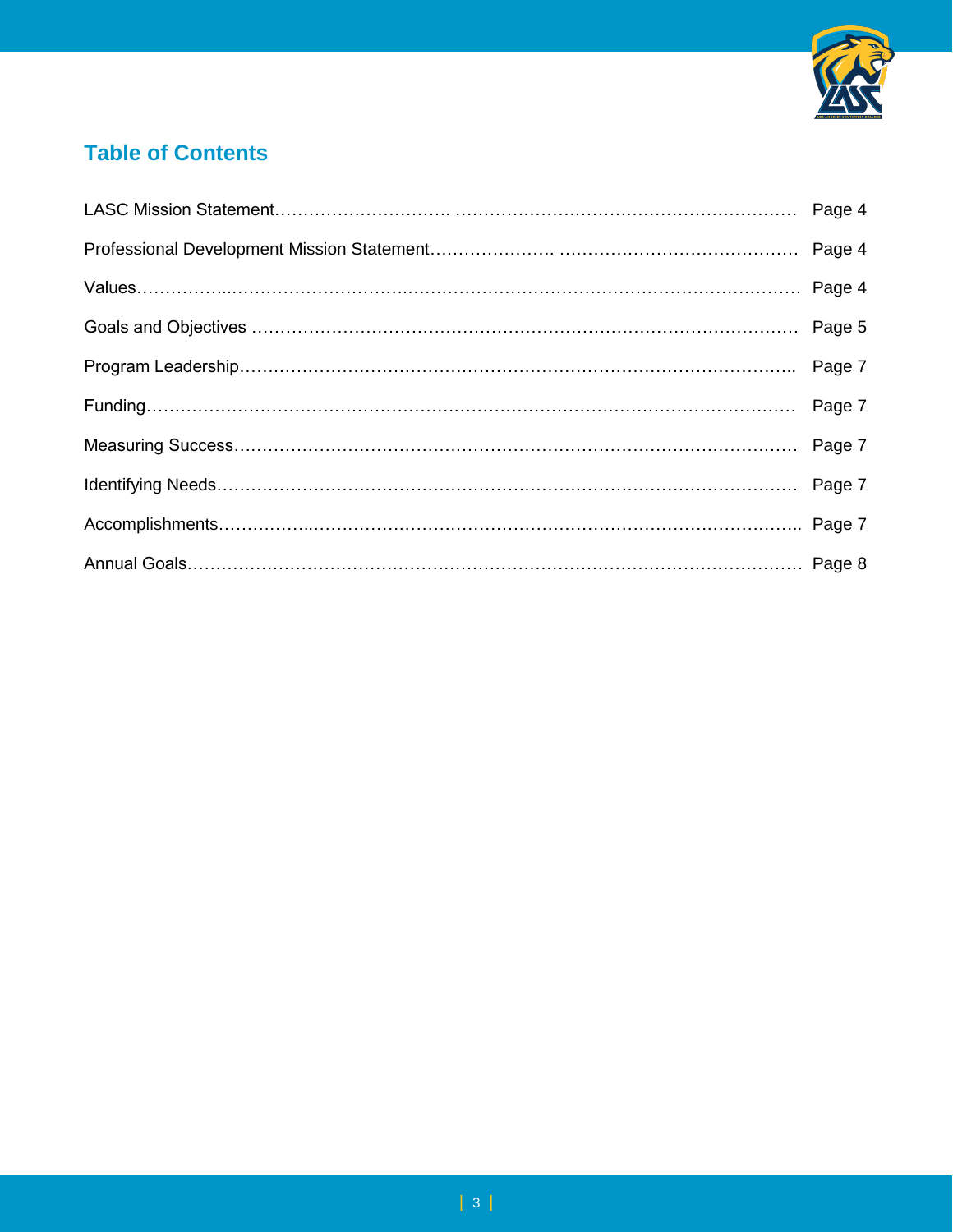

## **LASC Mission Statement**

In honor of its founding history, Los Angeles Southwest College is committed to providing a student‐ centered and equitable learning environment designed to empower a diverse student population and the surrounding community to achieve their academic and career goals by:

- attaining certificates and associate degrees leading to transfer and workforce preparation
- eliminating systemic racism and exclusion
- becoming a model educational institution for the success of students of color

## **Professional Development Mission Statement**

To create an equitable, diverse, and inclusive Professional Development Pathway for faculty, staff and administrators to acquire and update necessary skills to teach, advise, and lead students to increased academic, career and personal successes.

## **Values**

- 1. Accountability and Integrity: LASC responds to the needs of our community through the ethical assessment and implementation of our mission, vision, and values.
- 2. Collegiality: LASC creates a campus community of mutual respect and shared concern for the well‐ being of each other.
- 3. Excellence and Innovation: LASC ensures a culture of excellence using innovative pedagogy, technologies, and professional development resulting in our students meeting the highest standards.
- 4. Student Learning and Success: LASC provides a learner- centered environment that promotes academic excellence for its students by ensuring equity and clear pathways to transfer and job placement.
- 5. Civic Engagement: LASC sees itself through an equity lens focusing on academic success for our students, professional success for our employees, and personal success for members of our surrounding community. LASC is All In!

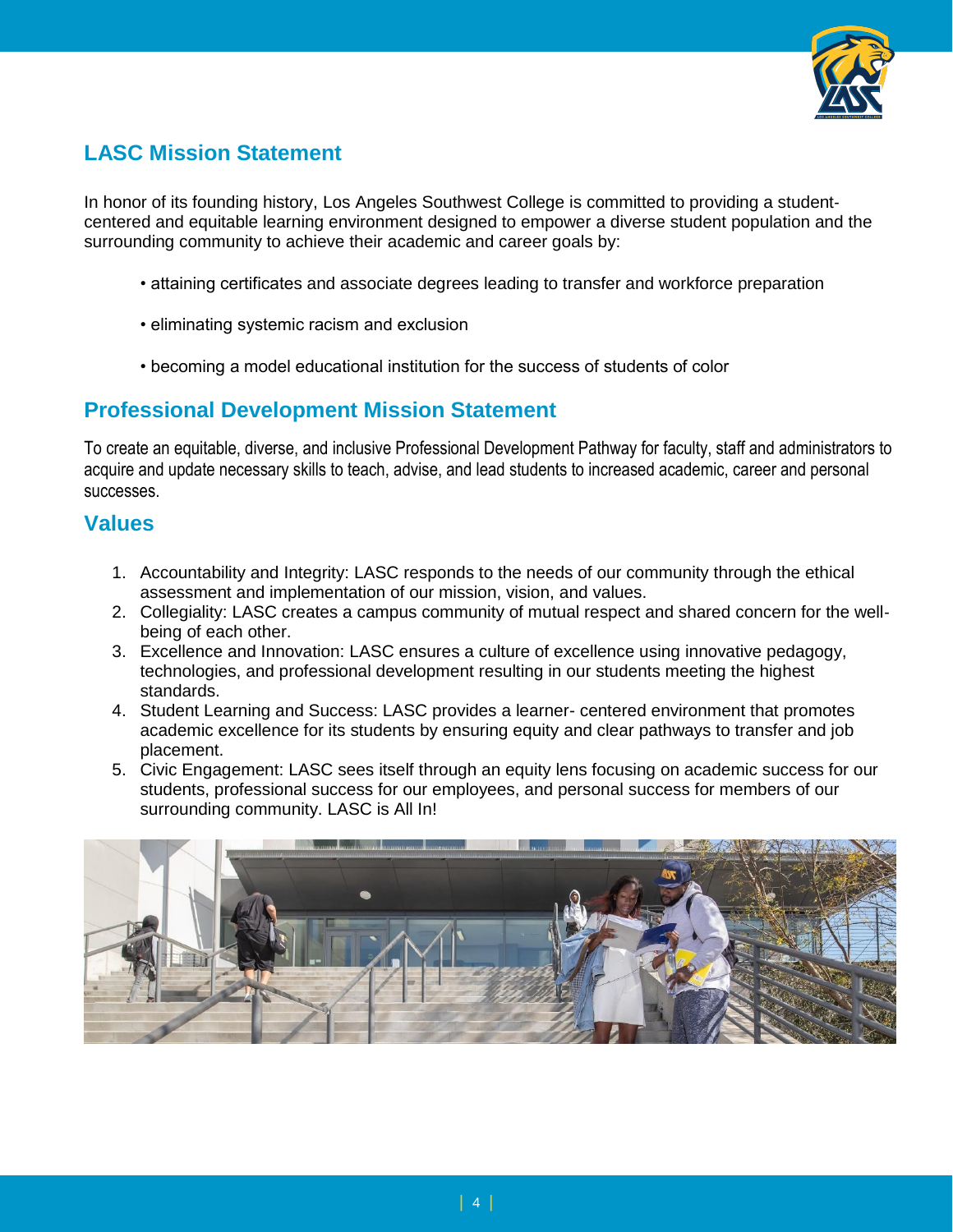

# **What we do?**

The Professional Development Committee hosts activities throughout the year for all LASC employee constituent groups. We focus on faculty and classified staff but all are welcome at all trainings. Our cornerstone events are flex days: two full days in the fall and one day in the spring. Most of 2020-2021PD activities were hosted in a virtual format due to the 2020 pandemic. As a result, LASC will engage in hybrid PD models in the coming years.



## **Goals & Objectives**

**GOAL 1: Facilitate ongoing enhancement of professional, instructional, organizational, and personal skills sets among faculty, staff, and administrators.**

| Objective 1:  | All professional development events will be aligned with the LASC SEMP.                                                                                                                       |
|---------------|-----------------------------------------------------------------------------------------------------------------------------------------------------------------------------------------------|
| Objective 2:  | Provide training sessions to address specific needs and topics identified in the<br>annual program reviews.                                                                                   |
| *Objective 3: | Provide training sessions that address the top three most requested needs in PD<br>surveys.                                                                                                   |
| Objective 4:  | Identify personnel groups who have historically been unaddressed in PD<br>programming.                                                                                                        |
| Objective 5:  | Increase the percentage of faculty, staff (to include athletic staff), and administrators<br>by 50% who participate in professional development activities, using 2020/2021 as a<br>baseline. |
| Objective 6:  | Create new training series which addresses leadership, organizational, and<br>efficiency skills to enhance career development on campus and within the district.                              |

Objective 7: Build leadership and engagement among classified professionals.

#### **GOAL 2: Foster innovation and exploration of new ideas and strategies for institutional growth and increased student success.**

- Objective 1: Provide employees with access to professional articles about innovations in the nation's community colleges. (i.e. Faculty Focus Articles, Higher Ed articles, etc.)
- Objective 2: Allocate release time and/or financial resources for employees to identify and prepare for emerging trends in Higher Ed.
- Objective 3: Ramp-up training on how to use the Vision Resource Center to explore new ideas and strategies.
- Objective 4: Provide an annual on-boarding/orientation to the college for all new faculty and staff.
- Objective 5: Provide faculty training on Competency Based Education (CBE) so it can be implemented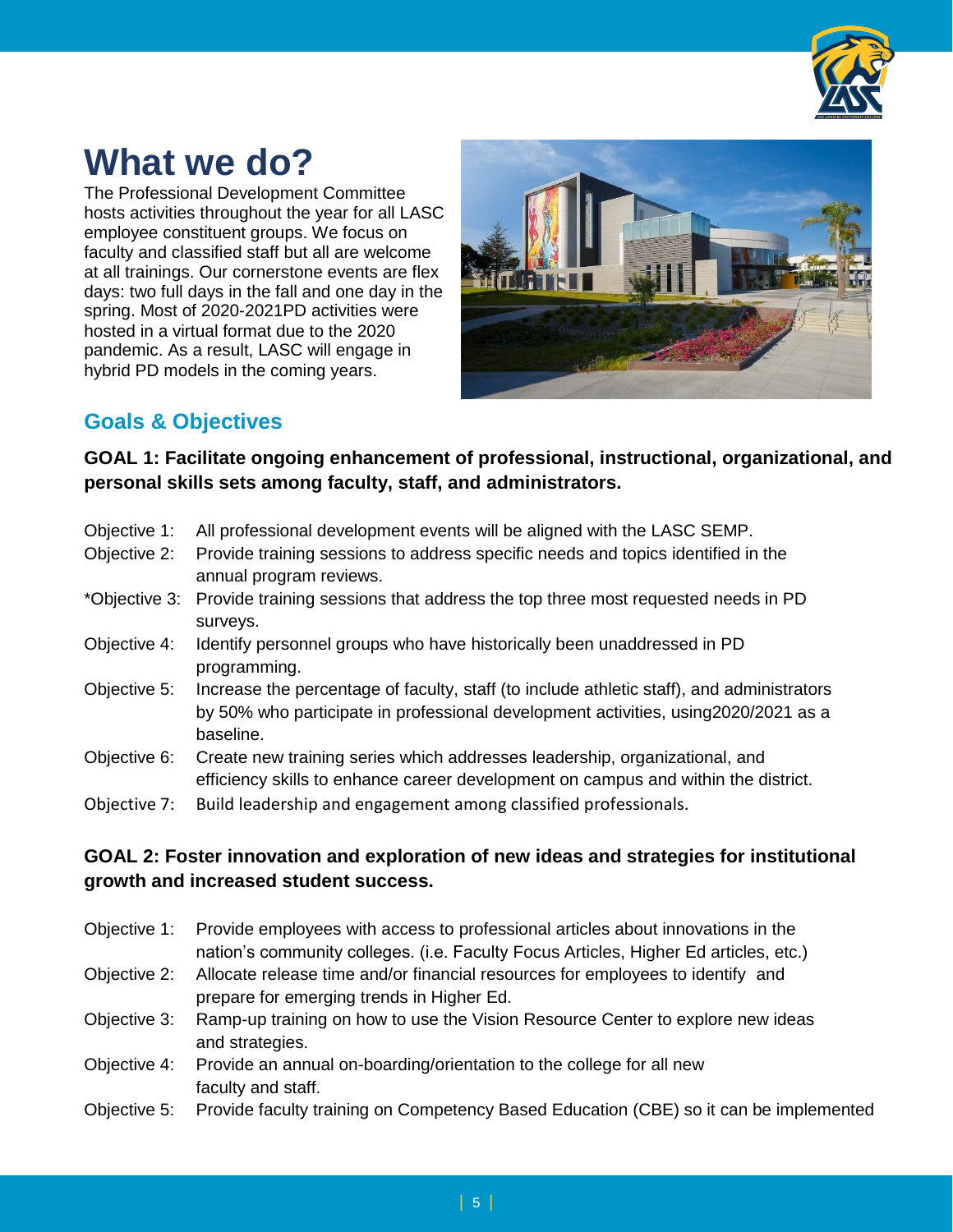

effectively in the near future.

#### **GOAL 3: Support enhanced communication among all members of the college community.**

- Objective 1: Provide at least three annual opportunities for building skills in human relationship interpersonal dynamics.
- Objective 2: Design formal and informal opportunities for members of the college community to meet, know, and learn about the work of others on campus.
- Objective 3: Provide personnel with information on available training opportunities on a systemic basis (i.e. weekly, monthly).
- Objective 4: Increase advertisement and marketing of efforts in order to ensure timely intercampus communication regarding PD opportunities and activities.

#### **GOAL 4: Identify and collaborate with personnel who excel in their respective disciplines or departments in order to encourage and highlight professional excellence.**

- Objective 1: Establish and maintain awards programs for annual "Outstanding Faculty of the Year," "Outstanding Classified Staff of the Year," and "Outstanding Adjunct Faculty of the Year" awards.
- Objective 2: Publish outstanding achievements of personnel in college publications each semester/quarterly.
- Objective 3: Identify at least five new, on-campus personnel, who can serve as facilitators in our PD trainings/workshops annually.
- Objective 4: Identify at least 2 on-campus personnel who can serve as facilitators in our PD trainings/workshops.

#### **GOAL 5: Promote the development of skills in new technologies.**

- Objective 1: Provide technology training that supports instructional and non-instructional needs as identified in the annual professional development survey and program reviews (examples: SAP, MS Office, Share Point, how to use VRC).
- Objective 2: Maintain and enhance hybrid and other formats of professional development.
- Objective 3: Develop a library of completed trainings for future use.
- Objective 4: Maximize use of the VRC by providing training to all faculty and staff on it use and resources.
- Objective 5: Provide Microsoft Teams training to all campus personnel.

#### **GOAL 6: Increase the quality of the Professional Development Program activities.**

- Objective 1: Increase the quality and relevance of professional development content based upon annual survey results.
- Objective 2: Conduct a bi-annual evaluation of the Professional Development Plan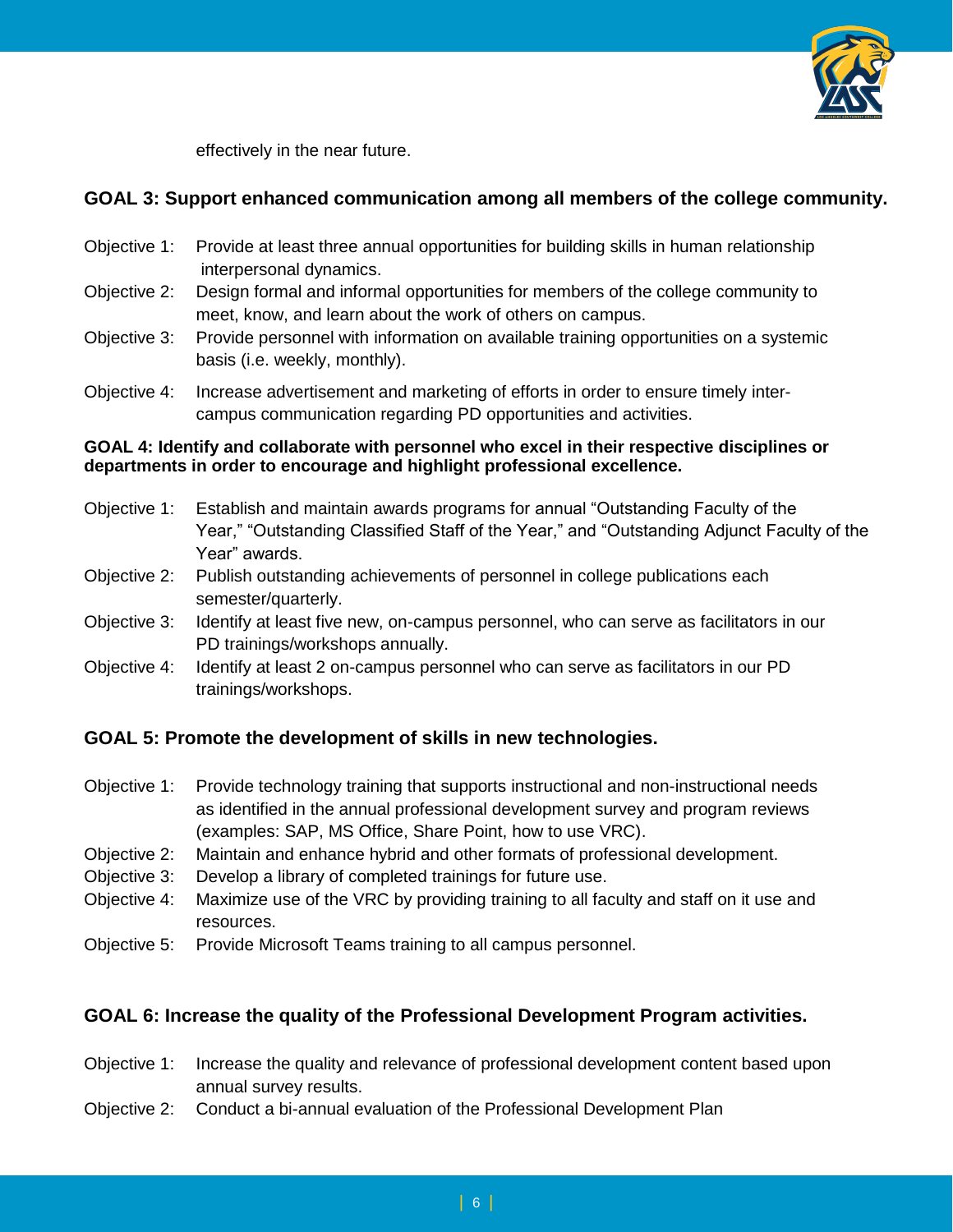

and corresponding activities to ensure progress on goals and intentional planning. Objective 3: Institute the use of annual professional development calendar that is developed in the Spring/Summer of the preceding academic year. Align budget expenditures to activities to ensure the year begins knowing how/what/when the budget is being expended.

## **Program Leadership**

LASC's professional development efforts are led by our Professional Growth Coordinator (PGC). The PGC is appointed by the Faculty Academic Senate. Our Professional Development Committee is chaired by the PGC and is composed of faculty, classified, and administrative employees. The committee shares in all decision making and decisions are made by consensus. We hope to hire a classified Professional Development Coordinator (PDC) by the year 2023. The Professional Development Committee will then cochair the PDC and assume responsibility for all non-faculty training needs.

## **Funding**

Our campus commits funds from our general budget annually. PD funds are placed in a specific fund and managed by the PGC and the committee. Since these funds come from the general budget some restrictions limit the creative use of these funds as the Committee seeks to implement new, and innovative programs and measure the impact of PD activities. Specific professional development programs are also supported by the LASC Guided Pathways Steering Committee and the Academic Senate. Grant acquisition would aid in the further expansion of activities and increase PD staffing.

## **Measuring Success**

Evaluation surveys are administered to measure the impact of activities on the improvement of teaching and learning and the overall goals of the college. The PDC reviews the response of attendees in order to improve future training and better serve the needs of the College. Time is also allocated during monthly meetings to discuss the observations of committee members and weigh the value of any concerns. Attendance at all events is tracked in order to measure engagement in planned trainings. Anecdotal comments are systematically elicited on all surveys and via direct email to the PGC.

## **Identifying Needs**

Staff and faculty assist the Committee in identifying professional development needs through a mid-year and year-end survey. The results of surveys are reviewed and discussed by the Committee. PD programming and goals are an outgrowth of these surveys.

## **Accomplishments**

LASC's professional development efforts are led to the following accomplishments:

- Increased faculty engagement; attendance in online workshops/trainings compared to in-person attendance earlier in the 2019-2020 academic year.
- Greater employee response to flex feedback surveys, the mid-year survey and the end-of-year survey.
- Creation of the Faculty Recognition Program
- Launch of the Teaching and Learning Institute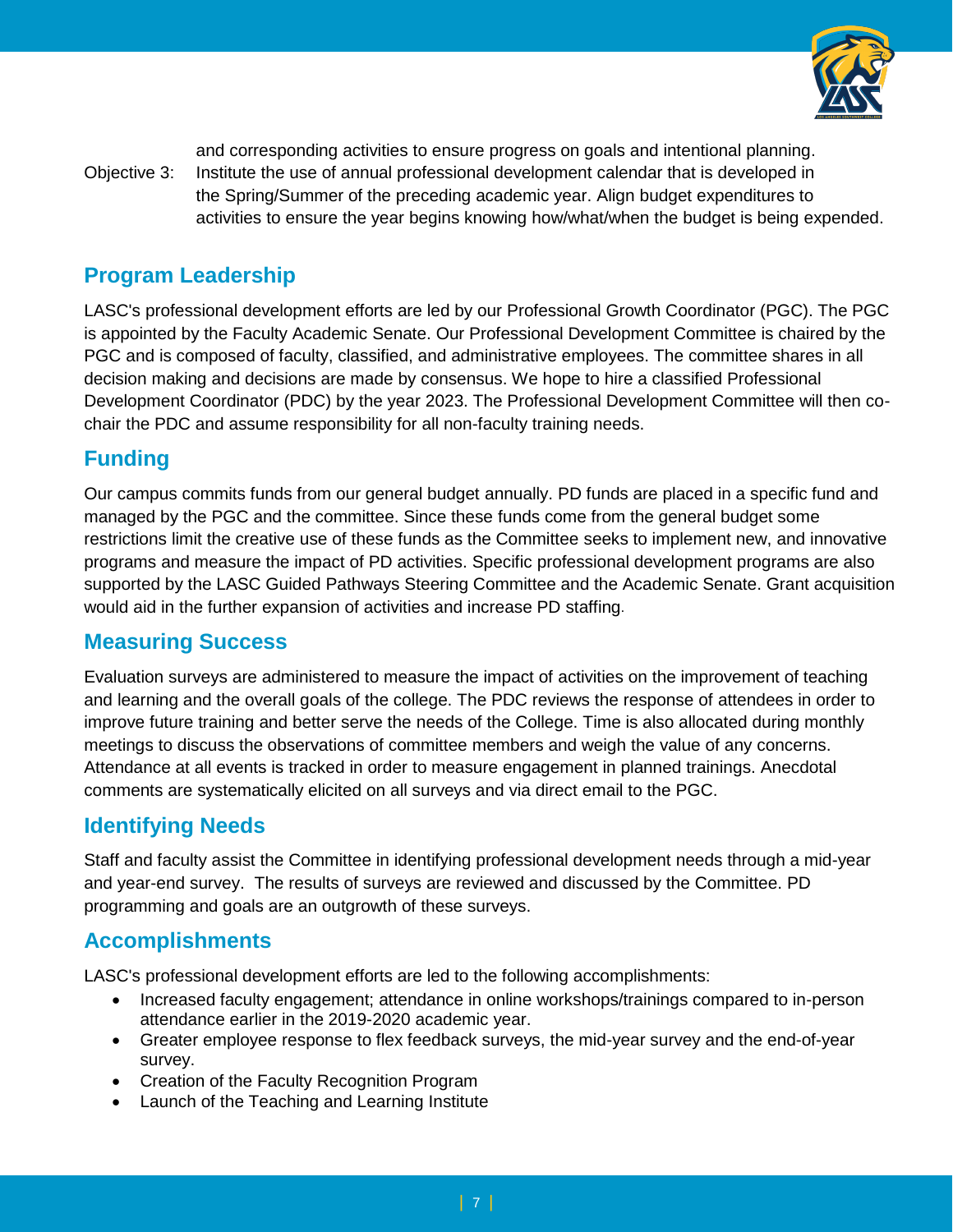

- More PD offerings throughout the year.
- An increased number of "in-house, homegrown" presenters for workshops.
- Our new PD webpage (includes upcoming events, the PD calendar, links for a PD suggestion form, and presentation proposal forms.

# Distinguished Faculty Honorees



 **Dr. Sandra Lee, Assoc. Professor, Psychology Dr. Jessica Saint-Paul, Health Sci. Adjunct**

## **Cougar Excellence!**



## **Annual Goals**

2020-2021 Academic Year

- Create and distribute revised Flex Guidelines and re-institute individual flex contracts.
- Update the Professional Growth website
- Offer a series of campus-wide workshops which address Inclusion, Diversity, Equity, and Anti-Racism (IDEA)
- Offer a series of workshops which focus on Teaching &Learning and gather evidence of implementation of new ideas into actual courses
- Revise the Professional Development Plan 2020-2023
- Plan and implement Fall and Spring Flex Days
- Develop Buddy Program for new employees (Faculty, Staff, Deans)

#### 2021-2022 Academic Year

- Engage more campus constituents as facilitators during the 2021-2022 academic year.
- Engage all campus employees in an intentional professional development program.
- Launch a Leadership Workshops Series in Spring 2022.
- Begin the inaugural cohort of the LASC Teaching & Learning Institute in Winter/Spring 2022.
- Develop three SMART goals for the classified unit and complete goals by April 2022.
- Launch a new/revised PD webpage by Spring 2022.
- Incorporate at least two "roundtable discussions" per semester surrounding IDEA, instruction and student support services.
- Plan and schedule an annual New Employees Orientation by Fall 2022.